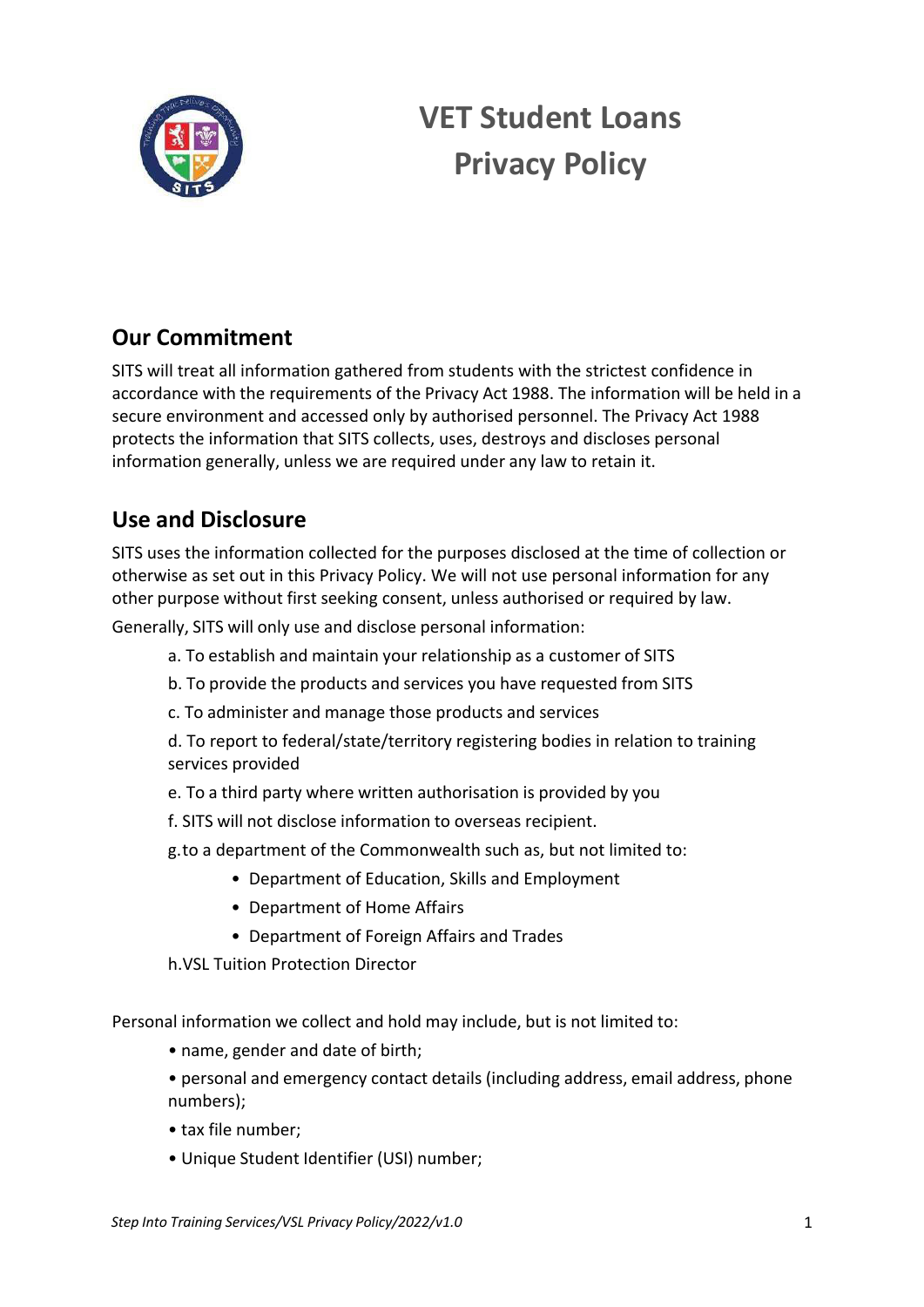

# **VET Student Loans Privacy Policy**

- educational history;
- language and English proficiency;
- study reasons;
- passport and visa details;
- employment details and history

Sensitive personal information which we are authorised to collect by law will be done with your consent and include:

- racial or ethnic origin;
- language and literacy needs;
- membership of a professional or trade association;
- criminal record;
- health information; and
- visa and immigration information and status.

#### **Collection and Storage**

Personal information is generally collected through our student enrolment process. Where possible your personal information will be collected directly from you via:

- electronic enrolment forms;
- physical enrolment forms completed by you and handed over to a SITS representative

Your information will be stored electronically and/or in hard copy in storage facilities that are managed by either our third party service providers or ourselves (secure document storage).

SITS has both physical and technical controls in places to ensure personal information is protected against unauthorised access, use, copy, download or disclosure. All our staff are bound to act in accordance with this Privacy Policy and applicable laws. Where information held by us is no longer required, we will de-identify or destroy such personal information.

### **Access and Corrections**

SITS will provide opportunity to a student to access and correct their personal information. SITS will only allow a student to access their own personal information and not that of another student.

To access or correct your personal information, a request should be made in writing and sent to info@sits.edu.au. All access and correction requests should be supplemented with a proof of identification for SITS to undertaken verification of the student and the record requested. All requests for access and correction are recorded on student file.